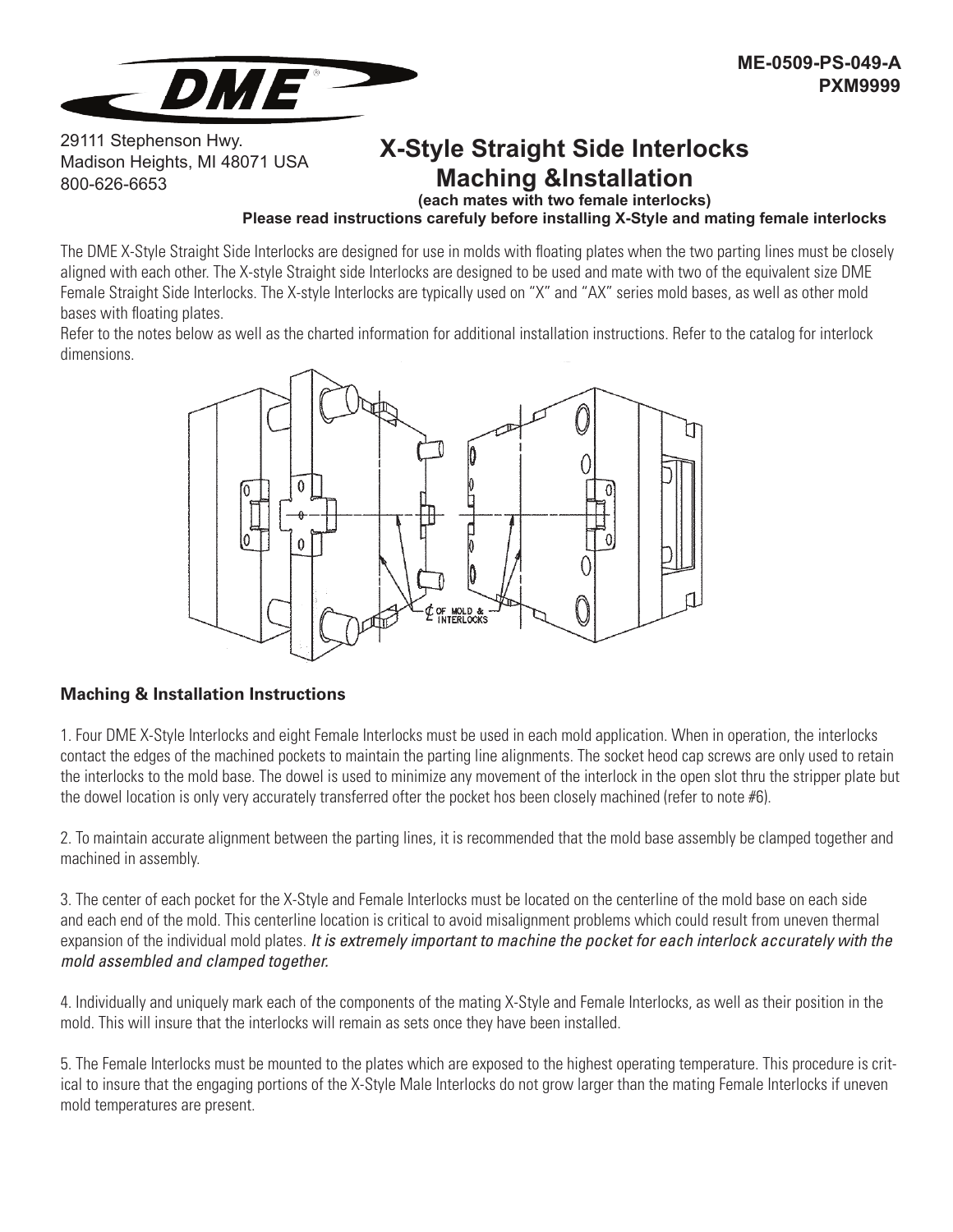

29111 Stephenson Hwy. Madison Heights, MI 48071 USA 800-626-6653

### **X-Style Straight Side Interlocks Maching &Installation**

**(each mates with two female interlocks)**

**Please read instructions carefuly bfore installing X-Style and mating female interlocks**

6. After the pockets for the X-Style and Female Interlocks have been accurately machined in the closed mold base assembly, then the locations for the socket head cap screws and dowels must be transferred from the components to the pocket areas on the mold. To accurately locate the holes for the dowels, first transfer, drill, and tap the holes for the socket head cap screws. Then install all of the X-Style and Female Interlocks on the mold with the included socket head cap screws. The holes for the dowels must be very accurately transferred with the X-Style and Female Interlocks installed in the pockets and engaged with the mold assembly closed. Drill and ream or machine as required, and install the dowels.

7. Torque the Socket Head Cop Screws to: 10-ftlbs for 1/4-20 Socket Head Cap Screws 30-ftlbs for 3/8-16 Socket Head Cap Screws 60-ftlbs for 1/2-13 Socket head Caps screws

8. After installation, open and close the mold and move the floating mold plate with the mold on the bench to insure that proper alignment hos been achieved.

9. Always maintain lubrication on the interlocks to extend the life of each component. Lubrication will greatly reduce any wear, as well as minimize any possibility of galling.

10. Refer to the other side of this sheet for basic dimensional information to use in mounting the X-Style Interlocks on a mold. The moldmaker may adjust fit to suit specific application. Installation of other mold components, water-lines, taps for eyebolts, etc. must not interfere with machined pockets or drilled and tapped holes for mounting of X-Style and Female Interlocks.